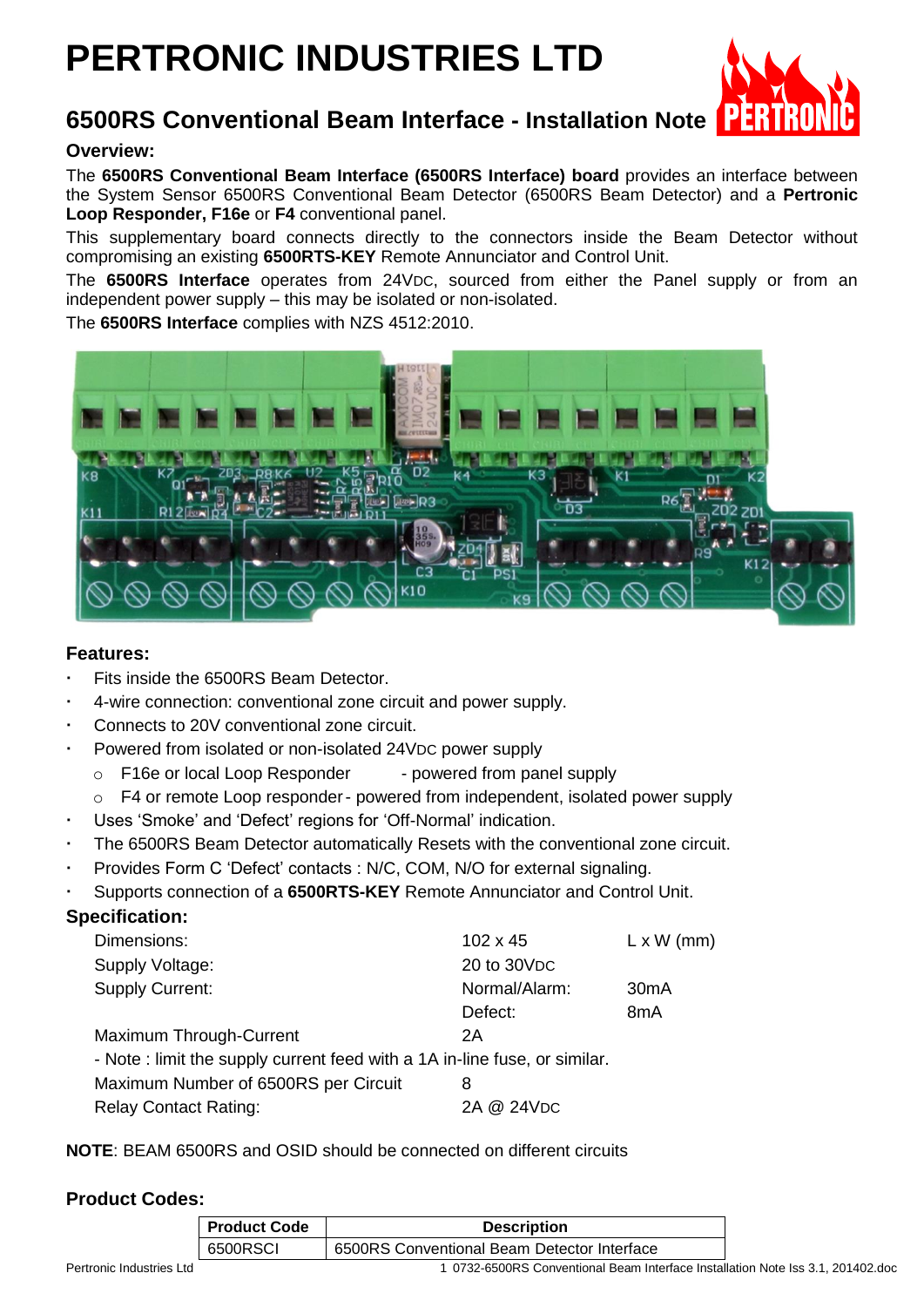## **Board Layout:**

**Top View <b>Bottom View Bottom View** 



# **PCB Location Diagram:**



Pertronic Industries Ltd 2 0732-6500RS Conventional Beam Interface Installation Note Iss 3.1, 201402.doc **NOTE:** to enable Alarm signaling, link **6500RS Beam Detector** connector **T5 pin 1** to **pin 2**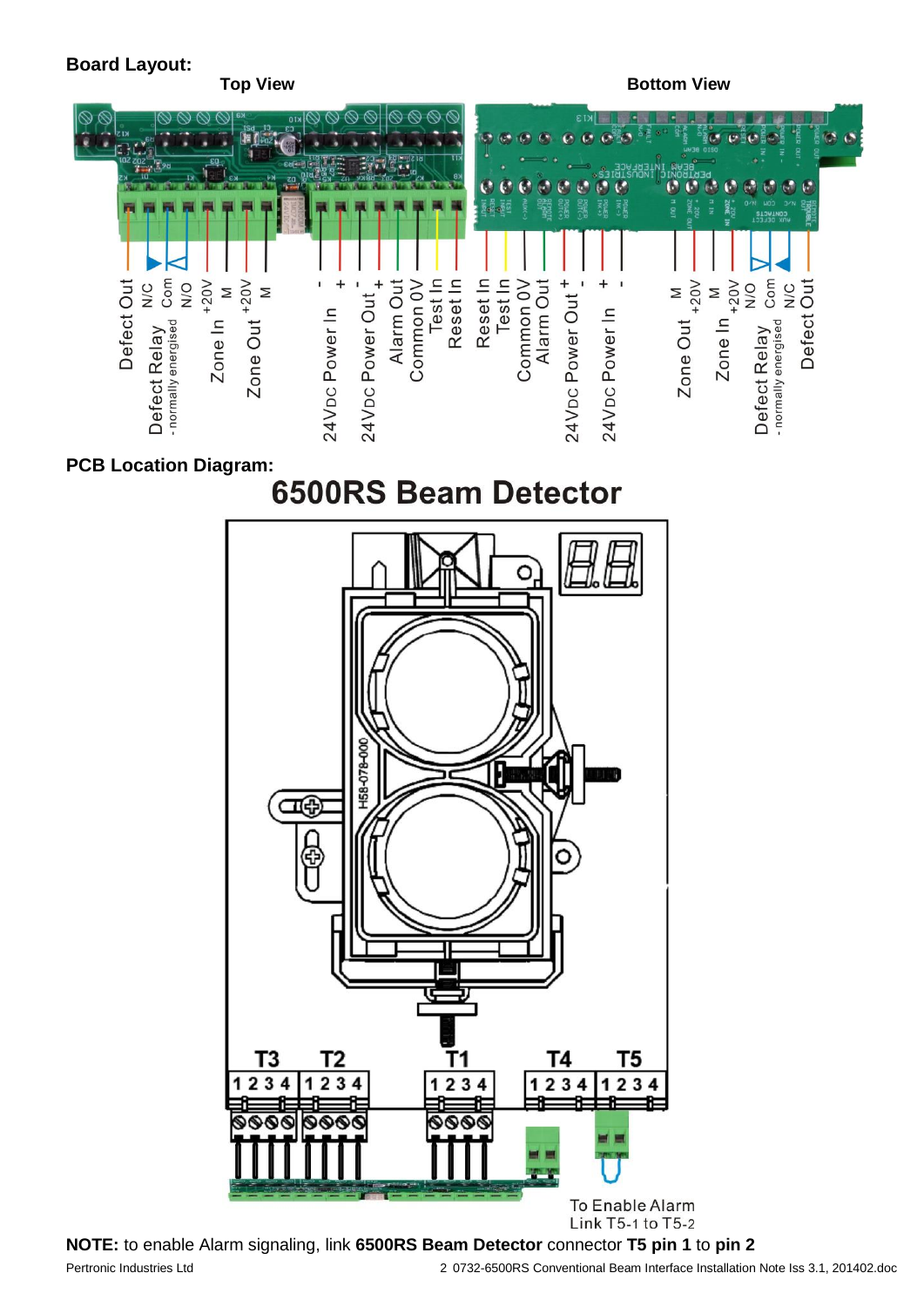# **Installation and Commissioning:** 6500RS Beam Detector with Interface Board



Before installation:

- verify the 6500RS Conventional Beam Interface is available, not the similar OSID Conventional Beam Interface.
- identify the Power Supply and Zone cables, but ensure they are not connected at this time.
- do not fit the 6500RS Interface board inside the 6500RS Beam Detector at this time.

### Wiring:

- feed the cabling inside the 6500RS Beam Detector.
- connect the Power Supply cables to the 6500RS Interface board 24VDC POWER IN observing correct polarity (and 24VDC POWER OUT, if required).
- connect the Zone cabling to 'Zone IN +20V' and 'Zone IN M', observing correct polarity.
- connect additional Zone wiring or ensure a 10KΩ EOL Resistor is connected between 'Zone OUT +20V' and 'Zone OUT M' of the final device.

Fit the 6500RS Interface board into the 6500RS Beam Detector:

mount the 6500RS Interface board inside the 6500RS Beam Detector.

o first loosely fit all 4-way connectors, before inserting the board, then firmly fasten all connector screws. Connection to the Conventional Circuit:

- connect the Zone wiring to the conventional circuit, observing correct polarity do not power the 6500RS Beam Detector ON.
- confirm that the Conventional Zone displays with a Defect High
	- $\circ$  measure Mvoltage = 4.2V to 7.1V for F4 or F16e reference panel 0V
	- $\circ$  measure Mvoltage = 4.5V to 8.0V for Loop Responder reference Loop negative.

#### Set up

power 6500RS Beam Detector ON, then set up the Beam Detector per manufacturer's instructions. Commissioning:

- when the 6500RS Beam Detector is ready, verify the conventional zone responds to:
	- o Normal 6500RS Beam Detector / Zone both Normal
	- o Alarm 6500RS Beam Detector / Zone in Alarm
- o Defect remove power from 6500RS Beam Detector
- 6500RS Beam Detector Alarms are Reset by the conventional zone or if available using the method described/recommended in the System Sensor 6500RS Beam Detector Installation Note